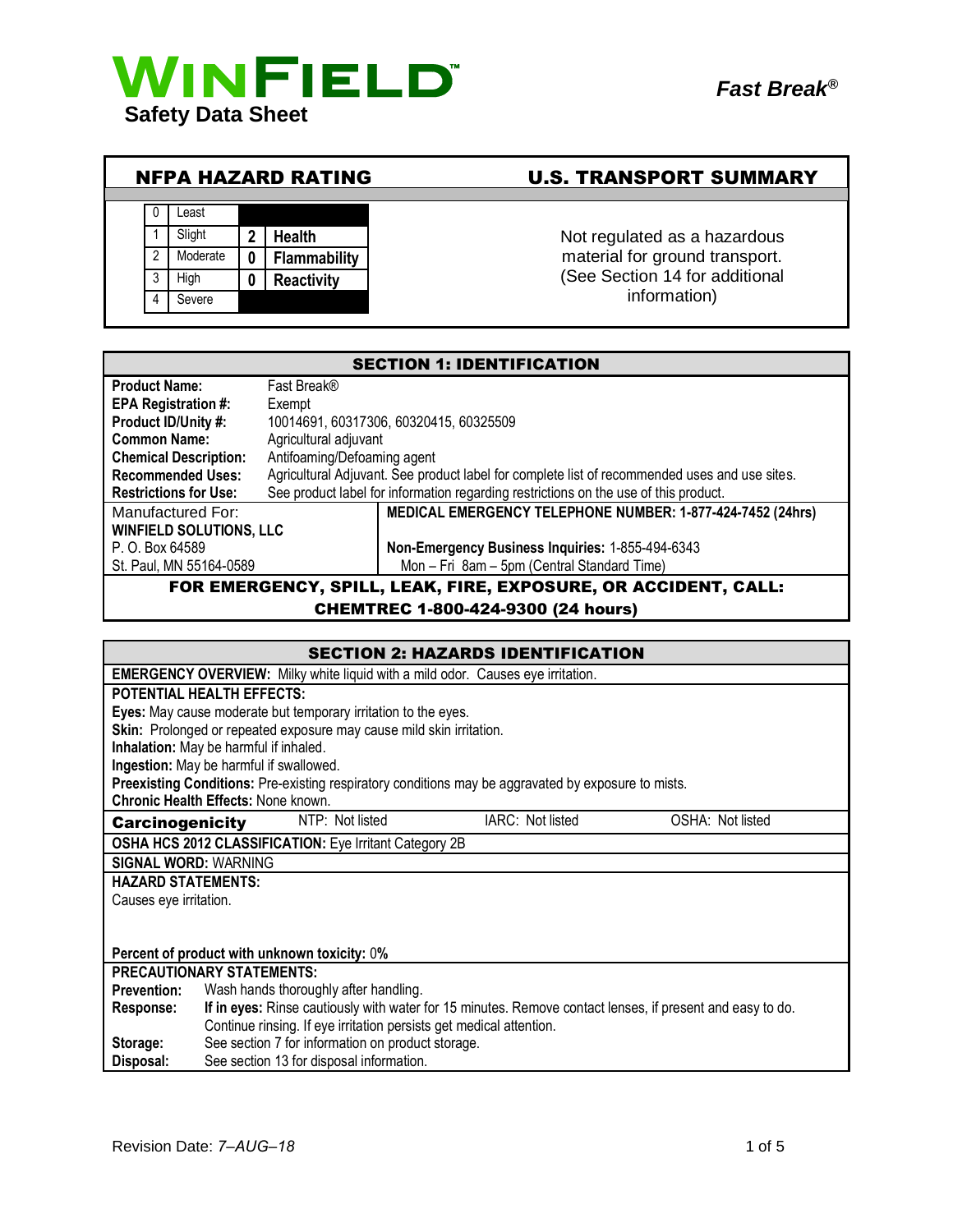| <b>SECTION 3: COMPOSITION/INFORMATION ON INGREDIENTS</b>                                                                       |          |            |
|--------------------------------------------------------------------------------------------------------------------------------|----------|------------|
| <b>Ingredient</b>                                                                                                              | $%$ (wt) | CAS Reg. # |
| Proprietary blend of polysiloxane oil in water emulsion                                                                        | 100.0%   |            |
|                                                                                                                                |          |            |
|                                                                                                                                |          |            |
| *Ingredients not specifically listed are non-hazardous and are considered to be confidential business information under 29 CFR |          |            |
| 1910.1200(i).                                                                                                                  |          |            |
| See Section 8 for exposure limits.                                                                                             |          |            |

#### SECTION 4: FIRST AID MEASURES **Inhalation:** Remove person from contaminated area to fresh air and assist breathing as needed. Seek medical attention or call a poison control center for treatment advice **Ingestion:** Seek medical attention or call a poison control center immediately. Do not induce vomiting unless told to do so by a poison control center or doctor. Do not give anything by mouth to an unconscious person. Eyes: Flush eyes with clean water for at least 15 minutes. Lift eyelids to facilitate irrigation. If present, remove contact lenses after 5 minutes and continue rinsing. Seek medical attention if irritation persists. **Skin:** Remove contaminated clothing and wash before re-using them. Wash exposed skin with soap and water. Seek medical attention if skin becomes irritated.

# SECTION 5: FIRE FIGHTING MEASURES

**Suitable Extinguishing Media:** Use water spray, alcohol foam, dry chemical, or carbon dioxide (CO2). **Unsuitable Extinguishing Media:** Water jet.

**Special Fire Fighting Procedures:** Wear NIOSH/MSHA approved self-contained breathing apparatus and full bunker gear. Dike area to prevent runoff and contamination of water sources. Dispose of fire control water later. Avoid breathing vapors; keep upwind.

**Hazardous Combustion Products:** Can generate formaldehyde at temperatures of approximately 300°F and above. Can also produce carbon oxides, sulfur oxides, nitrogen oxides, and crystalline silica.

**Unusual Fire and Explosion Hazards:** Heat may build pressure and rupture closed containers, spreading fire and increasing the risk of injury.

# SECTION 6: ACCIDENTAL RELEASE MEASURES

**Personal Precautions:** Refer to Section 8 for personal protective equipment to be worn during containment and clean-up of a spill involving this product.

**Environmental Precautions:** Keep spilled product from entering nearby sewers or waterways.

**Methods for Containment:** Contain spilled liquid by diking area with sand or earth.

**Methods for Clean-up:** Cover contained spill with an inert absorbent material such as sand, vermiculite or other appropriate material. Vacuum, scoop or sweep up material and place in a container for disposal. Do not place spilled material back in original container.

**Other Information:** No other information available.

# SECTION 7: HANDLING AND STORAGE

**Handling:** Ensure adequate ventilation. Immediately clean up spills that occur during handling. Keep containers closed when not in use. Practice good hygiene after using this material, especially before eating, drinking, smoking, using the toilet, or applying cosmetics.

**Storage:** Store in cool, dry area away from children, feed and food products in an area away from incompatible substances. Protect packaging from physical damage. Protect from exposure to fire. Maintain product between 32°F and 104°F. **Minimum Storage Temperature:** 32°F

**Other Precautions:** Consult Federal, state and local laws and regulations pertaining to storage.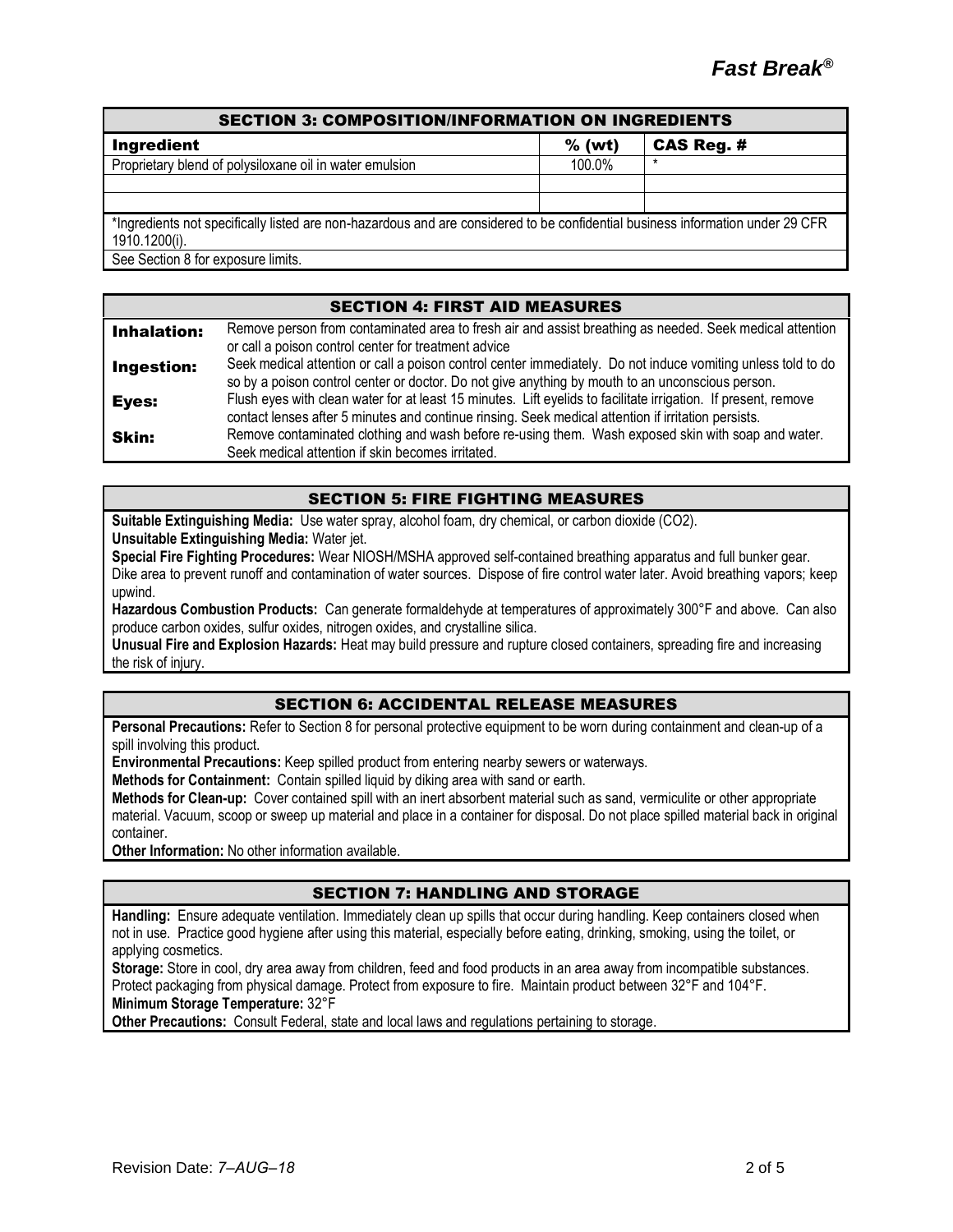#### SECTION 8: EXPOSURE CONTROLS/PERSONAL PROTECTION

| <b>Exposure Guidelines</b>                                                                                                     |                                                                                                 |                  |                  |
|--------------------------------------------------------------------------------------------------------------------------------|-------------------------------------------------------------------------------------------------|------------------|------------------|
| Component:                                                                                                                     | <b>OSHA PEL</b>                                                                                 | <b>ACGIH TLV</b> | <b>NIOSH REL</b> |
| No components have exposure guidelines.                                                                                        |                                                                                                 |                  |                  |
|                                                                                                                                |                                                                                                 |                  |                  |
| Respiratory Protection: Seek professional advice prior to respirator selection and use. Follow OSHA respirator regulations (29 |                                                                                                 |                  |                  |
| CFR 1910.134) and, if necessary, wear an OSHA/NIOSH-approved respirator.                                                       |                                                                                                 |                  |                  |
| <b>Engineering Controls:</b>                                                                                                   | Local Exhaust: Provide general or local exhaust ventilation systems to maintain airborne        |                  |                  |
|                                                                                                                                | concentrations below OSHA PELs or other specified exposure limits. Local exhaust ventilation is |                  |                  |
| preferred.                                                                                                                     |                                                                                                 |                  |                  |
| Protective Gloves: Wear chemically protective gloves to prevent repeated exposure to the skin.                                 |                                                                                                 |                  |                  |
| Eye Protection: To avoid contact with eyes, wear chemical goggles or shielded safety glasses. Contact lenses are not eye       |                                                                                                 |                  |                  |
| protective devices. An emergency eyewash or water supply should be readily accessible to the work area.                        |                                                                                                 |                  |                  |
| Other Protective Clothing or Equipment: Wear long-sleeve shirt, long pants and shoes plus socks to prevent prolonged or        |                                                                                                 |                  |                  |
| repeated skin contact.                                                                                                         |                                                                                                 |                  |                  |
| Work/Hygienic Practices: Never eat, drink, nor use tobacco in work areas. Practice good hygiene after using this material,     |                                                                                                 |                  |                  |
| especially before eating, drinking, smoking, using the toilet, or applying cosmetics.                                          |                                                                                                 |                  |                  |

#### SECTION 9: PHYSICAL AND CHEMICAL PROPERTIES

| <b>Physical State:</b>      | Liquid                         | Specific Gravity (H <sub>2</sub> O=1): | 1.01 (typical)         |
|-----------------------------|--------------------------------|----------------------------------------|------------------------|
| Vapor Pressure (mm Hg):     | Not determined                 | Density (lbs/gallon):                  | 8.43 lbs/gal (typical) |
| Vapor Density (Air=1):      | Not determined                 | <b>Melting Point/Freezing Point:</b>   | Not determined         |
| Solubility in Water (wt %): | Soluble                        | <b>Boiling Point/Range:</b>            | Not determined         |
| Viscosity:                  | $1900$ cps                     | pH (5% Solution):                      | 7.5                    |
| Appearance and odor:        | Milky white liquid with a mild | <b>Flash Point:</b>                    | $>200^{\circ}$ F       |
|                             | odor                           |                                        |                        |

# SECTION 10: STABILITY AND REACTIVITY

**Reactivity:** None known.

**Chemical Stability:** Product is stable at ambient temperature and pressure, under normal storage and handling.

**Possibility of Hazardous Reactions:** None known.

**Conditions to Avoid:** Avoid heat and open flame. Isolate from strong oxidizing agents

**Incompatible Materials:** Oxidizing materials

**Hazardous Decomposition Products:** Can generate formaldehyde at temperatures of approximately 300°F and above. Can also produce carbon oxides, sulfur oxides, nitrogen oxides, and crystalline silica.

|                                                                                                                                                                                     | <b>SECTION 11: TOXICOLOGICAL INFORMATION</b>                                                                                                                                                                                                                                                                                                                                                                                                                                     |
|-------------------------------------------------------------------------------------------------------------------------------------------------------------------------------------|----------------------------------------------------------------------------------------------------------------------------------------------------------------------------------------------------------------------------------------------------------------------------------------------------------------------------------------------------------------------------------------------------------------------------------------------------------------------------------|
| <b>ACUTE TOXICITY</b><br><b>Eye Effects:</b><br><b>Skin Effects:</b><br><b>Acute Inhalation Effects:</b><br><b>Acute Oral Effects:</b><br><b>Specific Target Organ</b><br>Toxicity: | Causes moderate but temporary irritation<br>Slightly irritating<br>Not determined<br>LD50 has not been determined. Ingestion may cause gastrointestinal irritation and diarrhea.<br>None known.                                                                                                                                                                                                                                                                                  |
| <b>CHRONIC TOXICITY</b><br><b>Chronic Effects:</b><br>Carcinogenicity:<br><b>Mutagenicity:</b><br>Teratogenicity:<br><b>Reproductive Toxicity:</b>                                  | Not anticipated to have chronic health effects due to exposure.<br>None of the components of this product are known or suspected of having carcinogenic effects.<br>None of the components of this product are known or suspected of having mutagenic effects.<br>None of the components of this product are known or suspected of having teratogenic effects.<br>None of the components of this product are known or suspected of having effects on the<br>reproductive system. |

*Continued on Next Page*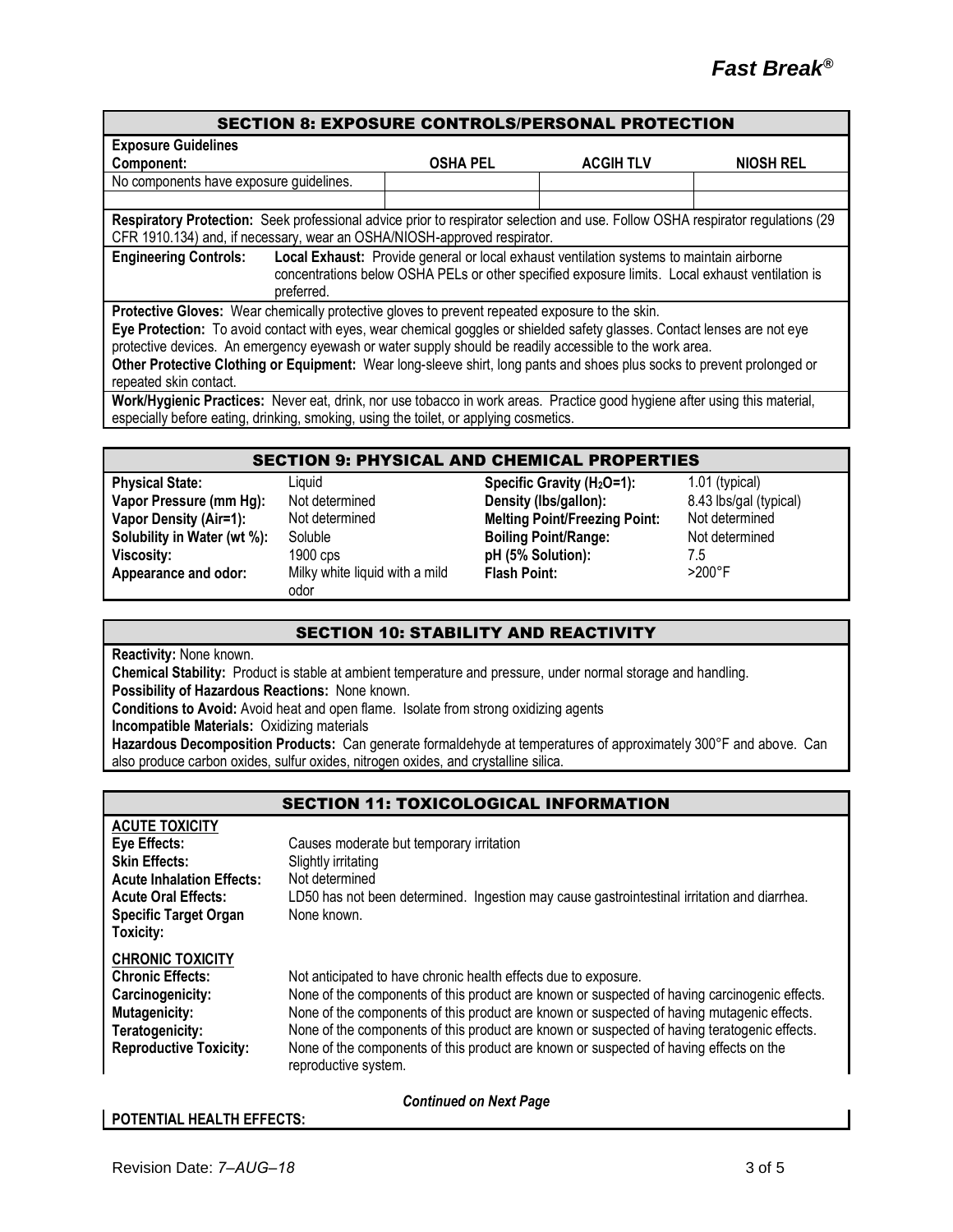**Eyes:** May cause moderate but temporary irritation to the eyes. Skin: Prolonged or repeated exposure may cause mild skin irritation. **Inhalation:** May be harmful if inhaled. **Ingestion:** May be harmful if swallowed.

| <b>SECTION 12: ECOLOGICAL INFORMATION</b>   |                                              |  |  |  |
|---------------------------------------------|----------------------------------------------|--|--|--|
|                                             | <b>ENVIRONMENTAL SUMMARY: Not determined</b> |  |  |  |
| <b>ECOTOXICITY DATA:</b>                    |                                              |  |  |  |
| <b>Fish Acute and Prolonged Toxicity:</b>   | Not determined                               |  |  |  |
| <b>Aquatic Invertebrate Acute Toxicity:</b> | Not determined                               |  |  |  |
| <b>Aquatic Plant Toxicity:</b>              | Not determined                               |  |  |  |
| <b>Bird Acute and Prolonged Toxicity:</b>   | Not determined                               |  |  |  |
| <b>Honeybee Toxicity:</b>                   | Not determined                               |  |  |  |
| <b>ENVIRONMENTAL EFFECTS:</b>               |                                              |  |  |  |
| <b>Soil Absorption/Mobility:</b>            | Not determined                               |  |  |  |
| Persistence and degradability:              | Not determined                               |  |  |  |
| <b>Bioaccumulative Potential:</b>           | Not determined                               |  |  |  |
| Other adverse effects:                      | None known                                   |  |  |  |

# SECTION 13: DISPOSAL CONSIDERATIONS

**Waste:** Dispose of in accordance with applicable Federal, state and local laws and regulations. **Container:** Triple rinse and recycle the container or dispose of in accordance with Federal, state and local laws and regulations. **RCRA Characteristics:** It is the responsibility of the individual disposing of this product to determine the RCRA classification and hazard status of the waste.

|                  | <b>SECTION 14: TRANSPORT INFORMATION</b>                                         |
|------------------|----------------------------------------------------------------------------------|
| DOT:<br>(Ground) | Not regulated by the U.S. Department of Transportation as a hazardous substance. |
| IMDG:<br>(Sea)   | Not regulated as a hazardous substance for shipment by sea.                      |
| IATA:<br>(Air)   | Not regulated as a hazardous substance for shipment by air.                      |
| TDG:<br>(Canada) | Not regulated for transport as a hazardous substance.                            |

# SECTION 15: REGULATORY INFORMATION

**TSCA Inventory:** All components are listed on the TSCA inventory or are exempt from listing.

**SARA Title III Information:**

**Section 302 - Extremely hazardous substances:** None listed

**Section 311/312 – Hazard Categories:** None listed

**Section 313 –** The following chemicals are subject to the reporting requirements of Section 313 of Title III, Superfund Amendments and Reauthorization Act of 1986 and 40 CFR 372:

None listed

**CERCLA -** This product contains the following chemicals which have a reportable quantity (RQ) under the Comprehensive Environmental Response, Compensation, and Liability Act (CERCLA): None listed

**U.S. State Worker and Community Right-To-Know (RTK) Information (CT, IL, MA, MN, NH, NJ, PA, RI):**

**Continued on next page**